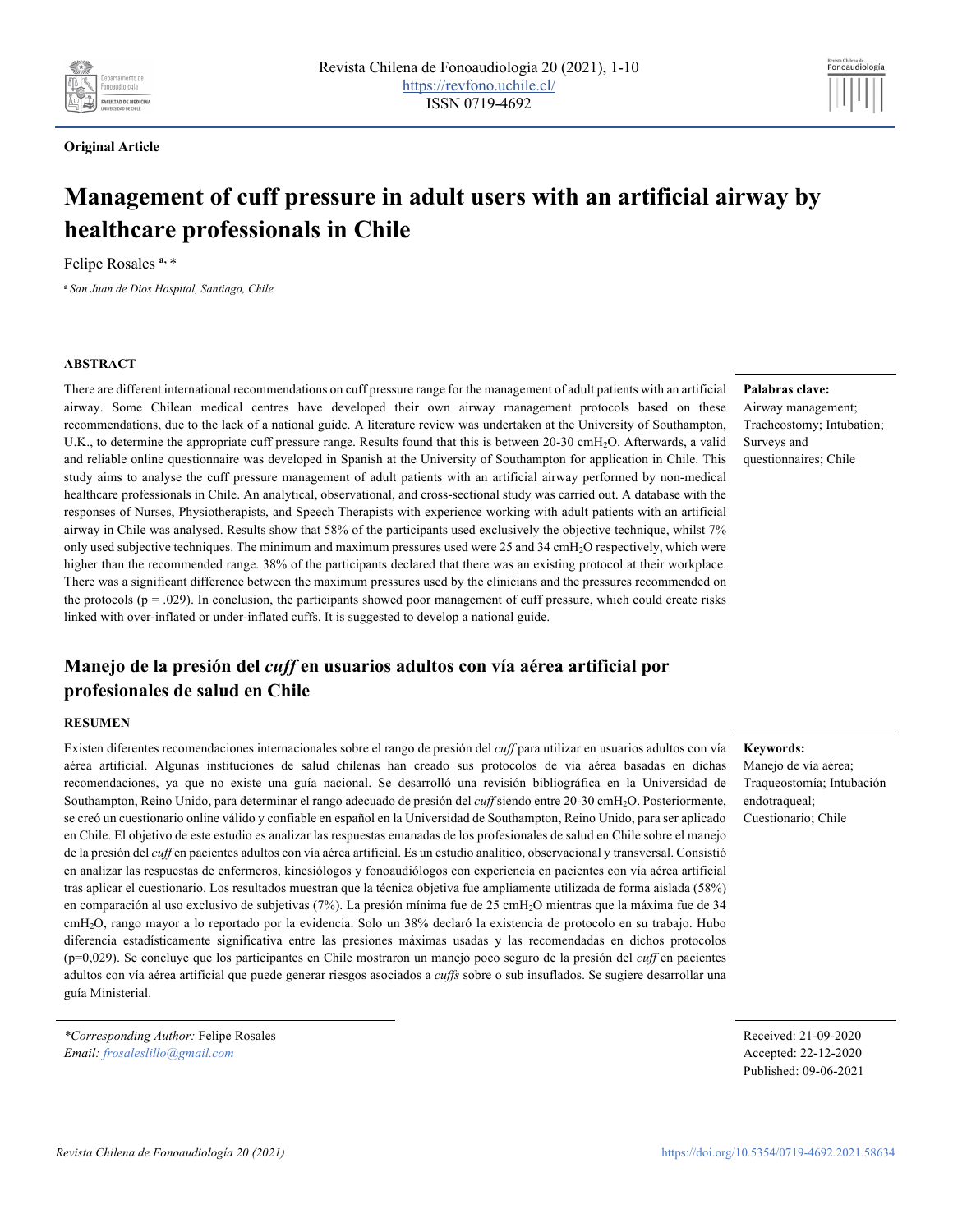# **INTRODUCTION**

The management of patients with an artificial airway (AA) in Chile is carried out by teams that include healthcare professionals such as doctors, nurses, physiotherapists, and speech therapists. Keeping the cuff in endotracheal tubes (ETT) and certain tracheostomy tubes (TQT) within adequate pressure levels ensures correct sealing of the airway during mechanical ventilation, and reduces the risk of aspiration (Calder & Pearce, 2010; Dorsch & Dorsch, 2008). This is done using both objective and subjective techniques. Objective techniques measure pressure in centimeters of water (cmH2O) or millimeters of mercury (mmHg). It is important to mention that 1 mmHg is equivalent to 1.36 cmH2O (Wilmott et al., 2012).

Subjective techniques do not measure cuff pressures. Categories of these techniques include minimal occlusive volume, minimal leak, predetermined volume, and digital palpation (Félix-Ruiz et al., 2014). Several studies comparing the precision of subjective techniques to maintain cuff pressure in an adequate range have shown that they are not entirely effective (Félix-Ruiz et al., 2014; Giusti et al., 2016; Muñoz et al., 2011; Stewart et al., 2003). When pressure management is not correct, it increases the risk of tracheal damage associated with overinflated cuffs and the possibility of developing aspiration pneumonia related to underinflated cuffs.

International recommendations for the air cuff pressure range differ, with the minimum recommended being between 15 and 25 cmH<sub>2</sub>O while the maximum is between 25 and 35 cmH<sub>2</sub>O (Bodenham et al., 2014; Das & Kumar, 2015; De Leyn et al., 2007; Hess, 2005; Russell & Matta, 2004; Sole et al., 2011). In Chile, there is no official document for the management of users with an AA. This has resulted in some healthcare institutions creating their own protocols, which differ in their recommendations for safe cuff pressure ranges (Clínica Alemana Temuco, 2017; Hospital de Castro, 2012; Hospital de Iquique, 2015; Hospital de la Florida, 2014; Hospital de Talca, 2016; Hospital Santiago Oriente, 2018). For its part, the *Hospital de Peñaflor* (2016) has a protocol that indicates the use of a manometer to inflate air cuffs (objective technique). However, it does not provide information on a recommended pressure range but rather proposes the subjective minimum leak technique. On the other hand, *Hospital de Talca* (2016) recommends in its protocol an objective or subjective technique using a predetermined volume, injecting 10 cc of air into the cuff. The foregoing highlights the fact that healthcare professionals in Chile use different criteria when it comes to cuff pressures, which could

generate risks for users. Consequently, it is necessary to establish less variable criteria for the reality of practice in Chile.

It is important to mention that this work is the third part of a research line started at the University of Southampton, United Kingdom, where stage 1 and stage 2 were developed. In stage 1 a literature review was carried out, to determine the safe cuff insufflation range for TQT and ETT tubes (Rosales, 2019a). The conclusion was that to avoid the risk of aspiration pneumonia and tracheal damage, the safe range is between 20 and 30  $\text{cm}H_2\text{O}$ , this being equal to what is recommended by current evidence (Jadot et al., 2018; Maldonado et al., 2018; Vera et al., 2020). In stage 2, a valid and reliable online questionnaire was created on the management of air cuff pressure by healthcare professionals in Chile, in users with an AA. This questionnaire contained categorical and continuous variables divided into four sections (use of objective techniques, use of subjective techniques, mixture of techniques, and participant information) with a total of 21 questions (Rosales, 2019b).

The present investigation, corresponding to stage 3, consists of the application of the questionnaire for a first approach to the criteria used in Chile to maintain the cuffs in ETTs and TQTs of adult patients within adequate ranges. Based on this, the research question is What are the cuff techniques and pressure levels used by non-medical healthcare professionals in Chile? The objective of this study is to analyse the responses of healthcare professionals in Chile on the management of cuff pressure in adult patients with an AA.

# **MATERIALS AND METHOD**

# **Design**

This is an analytical, observational, and cross-sectional study.

#### **Population and sample**

The population corresponds to nurses, physiotherapists, and speech therapists practicing in Chile and who have experience in the management of adult patients with an AA. The sample was obtained by the convenience sampling method. It was made up of 71 professionals (nurses, physiotherapists, and speech therapists in Chile, with experience in the management of adult users with an AA), who participated voluntarily. Participant authorisation was obtained through informed consent, from which a list was made of the professionals who agreed to answer the questionnaire. This questionnaire was anonymised, in order to protect reliability. This list was necessary to elaborate given that in Chile there is no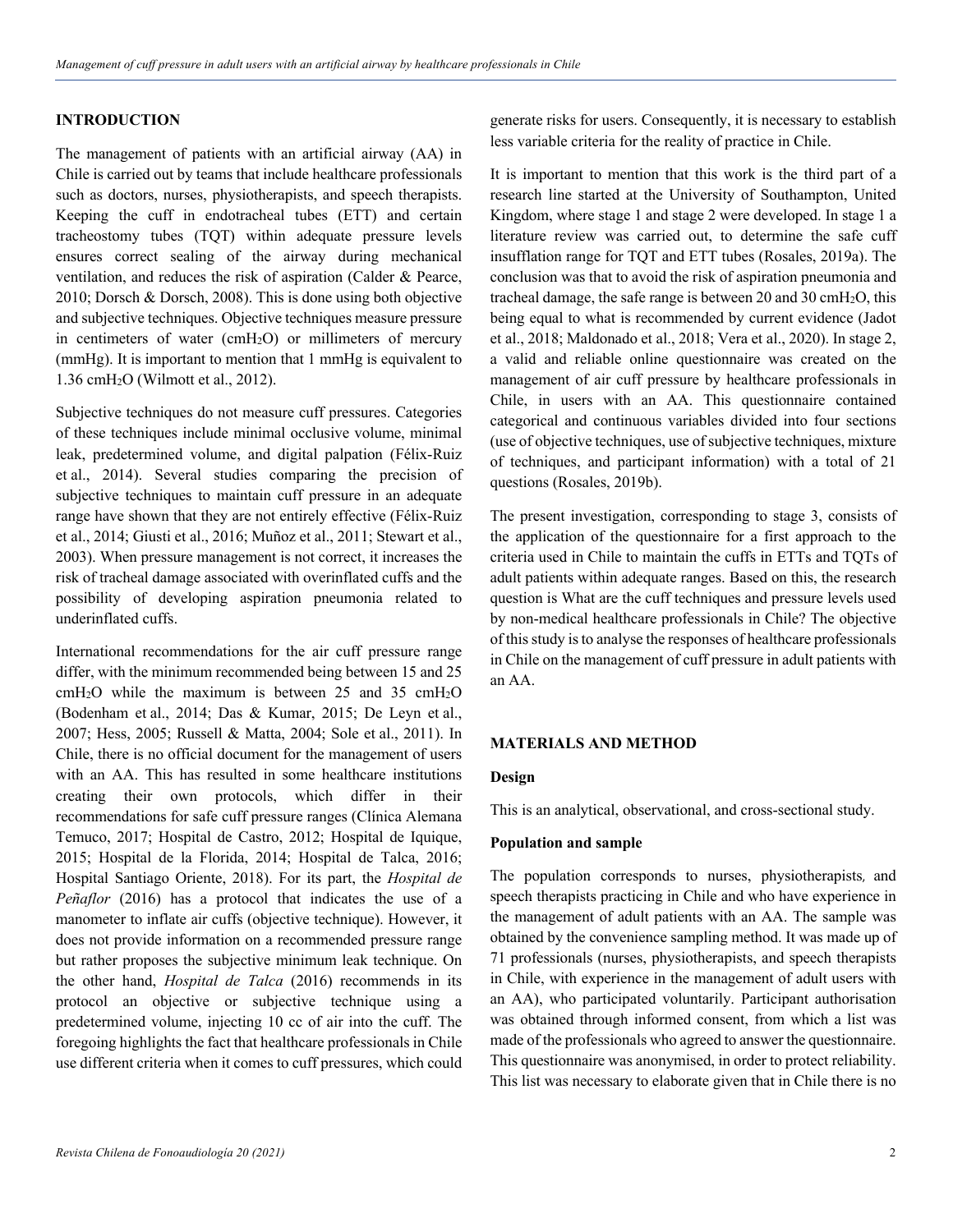official registry of all the healthcare professionals working in the public and private sectors. Moreover, information was required about professionals with experience in managing users with an AA.

# **Inclusion and exclusion criteria**

As inclusion criteria, the professionals were required to be nurses, physiotherapists, and speech therapists with experience in the management of users with an AA. Other healthcare professions were excluded. Nurses, physiotherapists, and speech therapists without experience in this area, or with a lack of specific professional practice greater than two years (in September 2018) were also excluded.

#### **Instruments**

The questionnaire on cuff pressure management by healthcare professionals in adult users with an AA in Chile was used (Rosales, 2019b), which has a validity of 0.93, 72.73% of the items with excellent reliability, and 27.27 % with good reliability. This questionnaire is made up of 21 categorical dichotomous and non-dichotomous questions, as well as continuous questions. It is divided into four sections: 7 questions about the use of objective techniques, 6 questions about subjective techniques, 3 questions about mixed techniques, and 5 questions requiring general information about the participants. The responses were organized in an anonymised database in Microsoft Excel 2016, in January 2019. Finally, the Statistical Package for the Social Sciences (SPSS) v.24 was used for data analysis.

### **Procedures**

Review and approval was requested from the Scientific Ethics Committee of the *San Juan de Dios* Hospital to analyse an anonymised database previously authorized by informed consent, which contained responses to a valid and reliable online questionnaire (Rosales, 2019b). This was applied over a period of 90 days, between September 29 and December 28, 2018. Then, the data was analysed using descriptive and analytical statistics, with the SPSS statistical software.

#### **Data analysis**

First, the data was analysed using descriptive statistics. With regards to dichotomous and non-dichotomous categorical data, the descriptive analysis was done using the frequency of each category, along with its respective percentage. Continuous data was analysed creating box diagrams to observe the presence or absence of atypical values (outliers). The variables that presented outliers were analysed to determine whether they were correct or erroneous, the latter being excluded from the analysis. Subsequently, symmetry was calculated; the distribution was considered symmetric when it was in the range between +1.96 and -1.96, while the distribution outside of that range was considered asymmetric (Álvarez, 2007). For symmetric distributions both the mean and the standard deviation were considered whilst for asymmetric distributions the median and the interquartile range (Álvarez, 2007; Dancey et al., 2012). In addition, the range of the continuous variables' data was described, together with their minimum and maximum values. Regarding the questions, there was a categorical question about the unit of measurement used in the protocol of the participants' workplace. Subsequently, it was requested to mention the minimum and maximum pressure levels recommended in the workplace. Values in mmHg were converted to cmH2O, multiplying the values by 1.36 (Wilmott et al., 2012). The analysis of the difference between the minimum and maximum cuff insufflation pressures used by the participants and the ones recommended by protocols was carried out by applying paired difference tests, for variables with repeated groups: Repeated t-test for parametric and Wilcoxon for non-parametric variables, with a 95% confidence interval and a p-value = .05 (Álvarez, 2007; Dancey et al., 2012).

# **Ethical considerations**

This study involved the application of an informed consent form where the research subjects authorized their participation. In this document, the importance of the study, use of the data, confidentiality of the participation, mechanisms of anonymisation, the relevance of the participation, and contact details of the researcher were made explicit. This study was approved by the Scientific Ethics Committee of the *San Juan de Dios* Hospital in Santiago through code 059.

### **Confidentiality and anonymisation**

No information was requested to identify the participants who answered the questionnaire; therefore, their participation was completely anonymous. The data was recorded in a database in Excel format which was saved with an access code on the researcher's personal computer.

#### **RESULTS**

### **Participants**

The database contained the responses of 71 professionals who answered the full questionnaire. The participants were mainly physiotherapists and speech therapists. Approximately half of the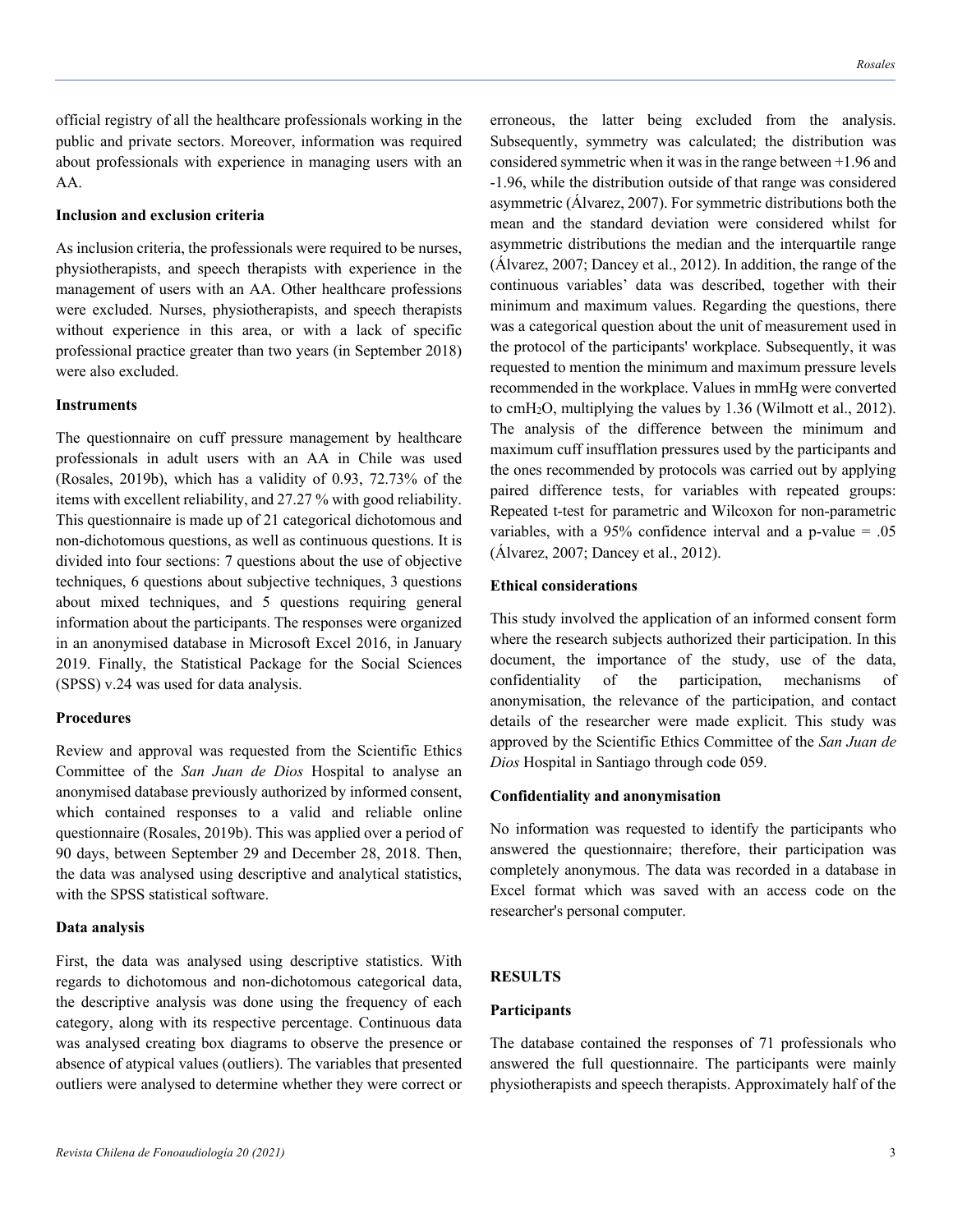sample declared having between 2 and 5 years of experience in the management of users with an AA. The highest training level related to this area was through courses and/or workshops. More than 40% of the participants declared that the last healthcare institutions where they worked treating users with an AA were highly complex public hospitals. Finally, around 83% declared as currently be working with users with an AA. Table 1 describes the characteristics of the participants.

### **Table 1**. Characteristics of the participants.

| Profession                                                           | Frequency      | $\frac{0}{6}$ |
|----------------------------------------------------------------------|----------------|---------------|
| Nursing                                                              | 10             | 14,1          |
| Physiotherapy                                                        | 30             | 42,3          |
| Speech Therapy                                                       | 31             | 43,7          |
|                                                                      | $n = 71$       | 100           |
| Experience in the management of users with an AA                     |                |               |
| Less than two years                                                  | 26             | 36,6          |
| Between 2 and 5 years                                                | 32             | 45,1          |
| Between 5 and 9 years                                                | 11             | 15,5          |
| More than 10 years                                                   | $\overline{c}$ | 2,8           |
|                                                                      | $n = 71$       | 100           |
| Highest training level in the management of users with an AA         |                |               |
| Conferences                                                          | 3              | 4,2           |
| Courses - Workshops                                                  | 30             | 42,3          |
| Diploma                                                              | 27             | 38            |
| Masters                                                              | 5              | $\tau$        |
| Does not apply                                                       | 6              | 8,5           |
|                                                                      | $n=71$         | 100           |
| Last institution where the professional worked with users with an AA |                |               |
| Primary Care                                                         |                |               |
| Urgency Service SAPU                                                 | 1              | 1,4           |
| Health Centre CESFAM, CECOF, COSAM, CSU, CSR                         | 1              | 1,4           |
| <b>Tertiary Care</b>                                                 |                |               |
| High complexity public hospital                                      | 29             | 40,8          |
| Medium complexity public hospital                                    | 11             | 15,5          |
| Low complexity public hospital                                       | 4              | 5,6           |
| Clinic or private hospital                                           | 10             | 14,1          |
| Private Rehabilitation Centre, with or without hospitalisation       | 7              | 9,9           |
| Private Medical Centre                                               | $\mathbf{1}$   | 1,4           |
| Homecare                                                             | 6              | 8,5           |
| Other                                                                | 1              | 1,4           |
|                                                                      | $n = 71$       | 100           |
| Currently working with users with an AA                              |                |               |
| Yes                                                                  | 59             | 83,1          |
| No                                                                   | 12             | 16,9          |
|                                                                      | $n = 71$       | 100           |

# **Use of objective techniques**

92.6% of the participants stated that they used a cuff manometer to measure the pressure range of the cuff. Concerning the minimum and maximum pressure values in cmH2O, the data reported by one participant were found to be atypical, hence they were eliminated. The median and interquartile range were used for the descriptive analysis since the asymmetry of the values of the maximum pressure of the cuff used was 5.66. In turn, the median obtained was 25 for the minimum pressure and 33.5 cmH2O for the maximum pressure, and the interquartile range was 10 and 5 cmH2O, respectively.

Regarding how the participants learned about the pressure range for the cuff, the majority did so through courses and seminars, followed by postgraduate studies, while the minority through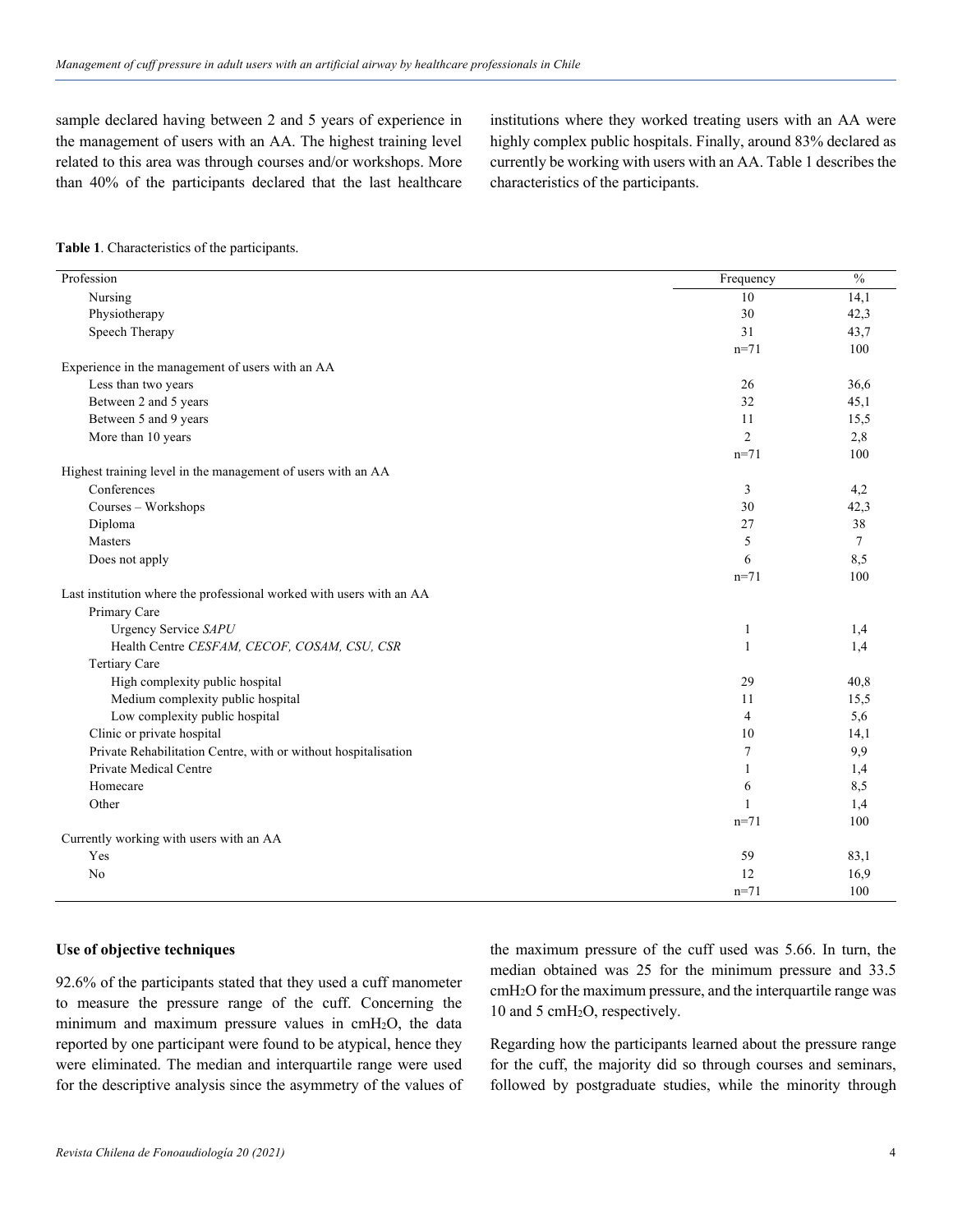books and international protocols. With respect to internal protocols for the management of users with an AA (used in their workplace), more than 50% of the participants declared that there was no such document. Of those who mentioned that their institution has a protocol, over 90% reported that the unit of measurement was in cmH2O. Table 2 describes the information in detail.

| Table 2. Description of the acquisition of knowledge by the participants about the range of pressures for the cuff, the existence of an institutional |  |  |  |  |  |
|-------------------------------------------------------------------------------------------------------------------------------------------------------|--|--|--|--|--|
| protocol, and the measurement unit in said protocol.                                                                                                  |  |  |  |  |  |

| Source of knowledge about cuff pressure range                       | Frequency      | $\frac{0}{0}$ |
|---------------------------------------------------------------------|----------------|---------------|
| Book(s)                                                             |                | 1,4           |
| Article(s)                                                          | 4              | 5,6           |
| International Clinical Guideline(s)                                 | $\overline{c}$ | 2,8           |
| International Protocol(s)                                           |                | 1,4           |
| National protocol(s) external to the workplace                      | $\theta$       | $\theta$      |
| Workplace protocol                                                  | 10             | 14            |
| Undergraduate programme                                             | 5              |               |
| Professional Internship                                             | 5              |               |
| Postgraduate programme                                              | 13             | 18            |
| Course(s)-Seminar(s)                                                | 15             | 21            |
| Peer education                                                      | 9              | 13            |
| Other                                                               |                | 1,4           |
|                                                                     | $n=66$         | 100           |
| Existence of an AA protocol in their last/current workplace         |                |               |
| Yes                                                                 | 27             | 38            |
| No                                                                  | 40             | 56            |
| Doesn't Know                                                        | 4              | 5,6           |
|                                                                     | $n=71$         | 100           |
| Measurement unit in the AA protocol of their last/current workplace |                |               |
| cmH <sub>2</sub> O                                                  | 25             | 93            |
| mmHg                                                                | 1              | 3,7           |
| I don't know                                                        |                | 3,7           |
|                                                                     | $n = 27$       | 100           |

It is important to highlight that of the twenty-seven participants who affirmed that a protocol existed in their institution, one declared that they did not know the unit of measurement used, while another two reported that they were unaware of the ranges. Therefore, to develop a descriptive analysis of the recommended pressure values, a box-plot was carried out considering the data reported by the other twenty-four participants. Outliers were found in two responses concerning the maximum pressures; however, these were considered for the analysis because they were similar. Both the median and the interquartile range were used since the maximum recommended pressure had a level of asymmetry of 4.16. Due to this, the median of the minimum recommended pressure was 25 cmH2O, while the maximum was 35 cmH2O. On the other hand, the interquartile range was 10 cmH2O in both cases. Table 3 details the data obtained during the descriptive analysis of the minimum and maximum pressures used by professionals in their clinical practice. Along with this, the pressures in cmH2O recommended by the institutional protocols were reported.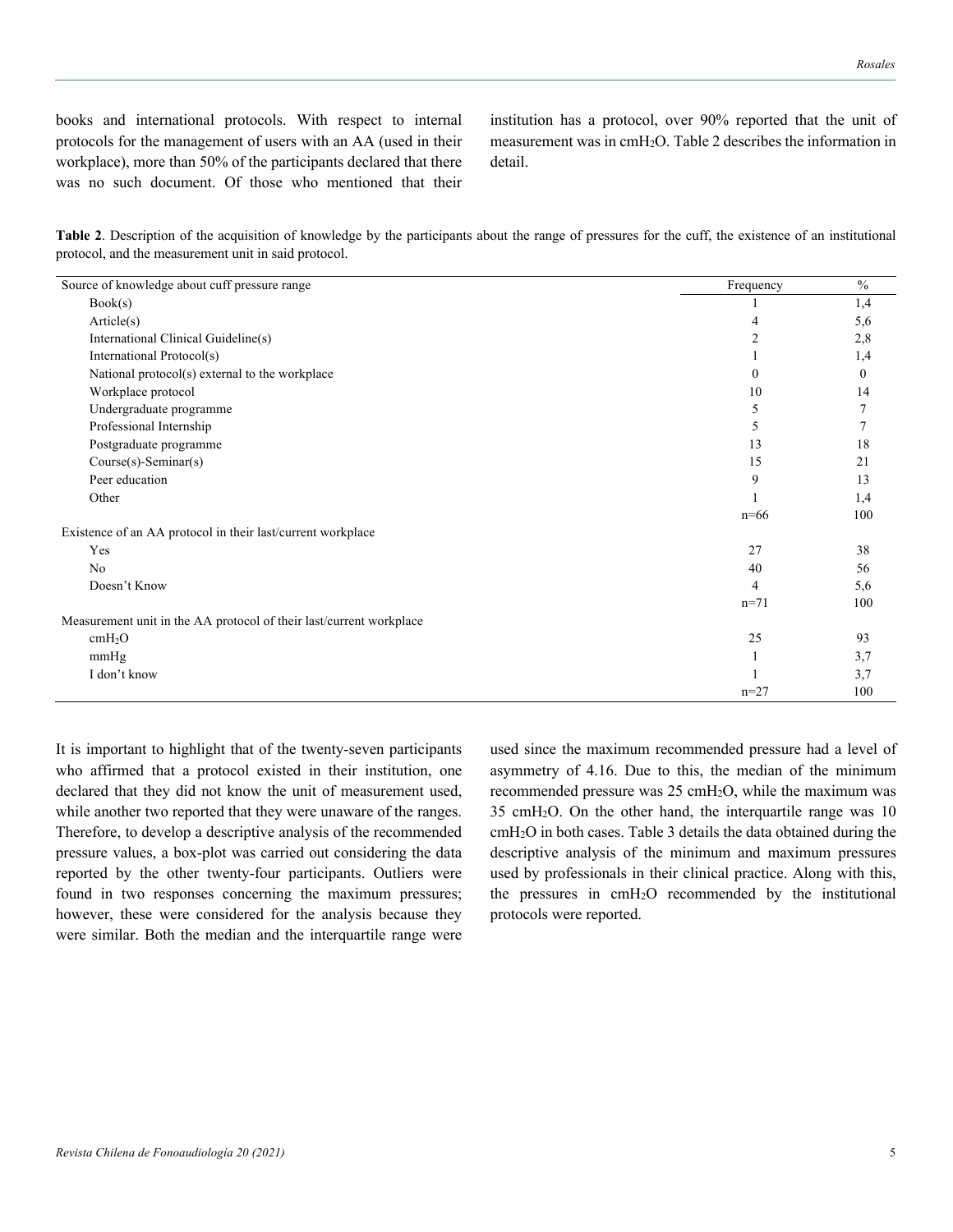|                                  |          | Participants | Protocols |          |  |
|----------------------------------|----------|--------------|-----------|----------|--|
|                                  | Minimum  | Maximum      | Minimum   | Maximum  |  |
|                                  | Pressure | Pressure     | Pressure  | Pressure |  |
| Valid Data                       | 64       | 64           | 24        | 24       |  |
| Median                           | 25       | 33,5         | 25        | 35       |  |
| <b>Skewness</b>                  | $-0,448$ | 1,692        | 0,605     | 1,963    |  |
| Std. Error of<br><b>Skewness</b> | 0,299    | 0,299        | 0,472     | 0,472    |  |
| Range                            | 25       | 50           | 15        | 40       |  |
| Minimum Value                    | 10       | 20           | 20        | 30       |  |
| Maximum Value                    | 35       | 70           | 35        | 70       |  |
| $25th$ Percentile                | 20       | 30           | 20        | 30       |  |
| $50th$ Percentile                | 25       | 33,50        | 25        | 35       |  |
| 75 <sup>th</sup> Percentile      | 30       | 35           | 30        | 40       |  |
| Interquartile Range<br>10        |          | 5            | 10        | 10       |  |

**Table 3**. Details of the minimum and maximum pressures used by the participants, and the minimum and maximum pressures recommended in the institutional protocols, both in cmH2O.

Subsequently, and due to the existence of non-parametric data, the difference between the pressure levels used by the twenty-four participants and those reported as recommended in protocols was statistically analysed, using the Wilcoxon statistical test. In relation to the minimum pressure used by the professionals and the minimum recommended in the protocols, the results showed that there were no statistically significant differences between them  $(z = -1.603, p = .109)$ . However, the results showed that there was a statistically significant difference between the maximum pressure used by clinicians when compared to those recommended by the institutional protocols at their workplace (z  $= -2.188$ ,  $p = .029$ ).

#### **Use of subjective techniques**

About 50% of the participants reported using these techniques and about 45% reported that they did not use them. Participants who declared using subjective techniques also answered specific questions about minimal occlusive volume, minimal leak, digital palpation, and predetermined volume. Table 4 summarise the responses of the participants about the use of subjective techniques.

**Table 4.** Data of participants who declared the use of subjective techniques.

|                                                                            | Yes   |    | No              |    | Doesn't<br>know it |               |
|----------------------------------------------------------------------------|-------|----|-----------------|----|--------------------|---------------|
| Item                                                                       | Freq. |    | $\%$ Freq. $\%$ |    | Freq.              | $\frac{0}{0}$ |
| General Use of subjective<br>techniques $(n=71)$                           | 35    | 49 | 33              | 47 | 3                  | 4,2           |
| Use of the subjective technique<br>of minimal occlusive volume<br>$(n=35)$ | 23    | 66 | -6              | 17 | 6                  | 17            |
| Use of the subjective technique<br>of minimal leak $(n=35)$                | 8     | 23 | 17              | 49 | 10                 | 29            |
| Use of the subjective technique<br>of digital palpation $(n=35)$           | 27    | 77 | $7\phantom{0}$  | 20 | 1                  | 2,9           |
| Use of the subjective technique<br>of predetermined volume $(n=35)$        | 17    | 49 | 17              | 49 | 1                  | 2.9           |

Of the participants who reported using the predetermined volume technique in cc or ml of air, only 12 reported valid values. These values were analysed using a box-plot, where no outliers were found. The asymmetry of the values of this technique was 0.75. Therefore, mean and standard deviation were used, which were 7.00 cc and 3.766 cc, respectively. This information is detailed in Table 5.

**Table 5.** Value in cc or ml used in the subjective technique of predetermined volume.

| Predetermined volume technique | Value in cc or |  |  |  |
|--------------------------------|----------------|--|--|--|
|                                | ml             |  |  |  |
| Valid Data                     | 12             |  |  |  |
| Average                        | 7              |  |  |  |
| <b>Standard Deviation</b>      | 3,766          |  |  |  |
| Variance                       | 14,182         |  |  |  |
| <b>Skewness</b>                | 0,478          |  |  |  |
| Std. Error of Skewness         | 0,637          |  |  |  |
| Range                          | 14             |  |  |  |
| Minimum Value                  | 1              |  |  |  |
| Maximum Value                  | 15             |  |  |  |

#### **Use of objective and subjective techniques**

Around 63% of the participants stated that they did not mix techniques. Of these, over 90% mentioned that the main technique used was objective, while about 7% responded they used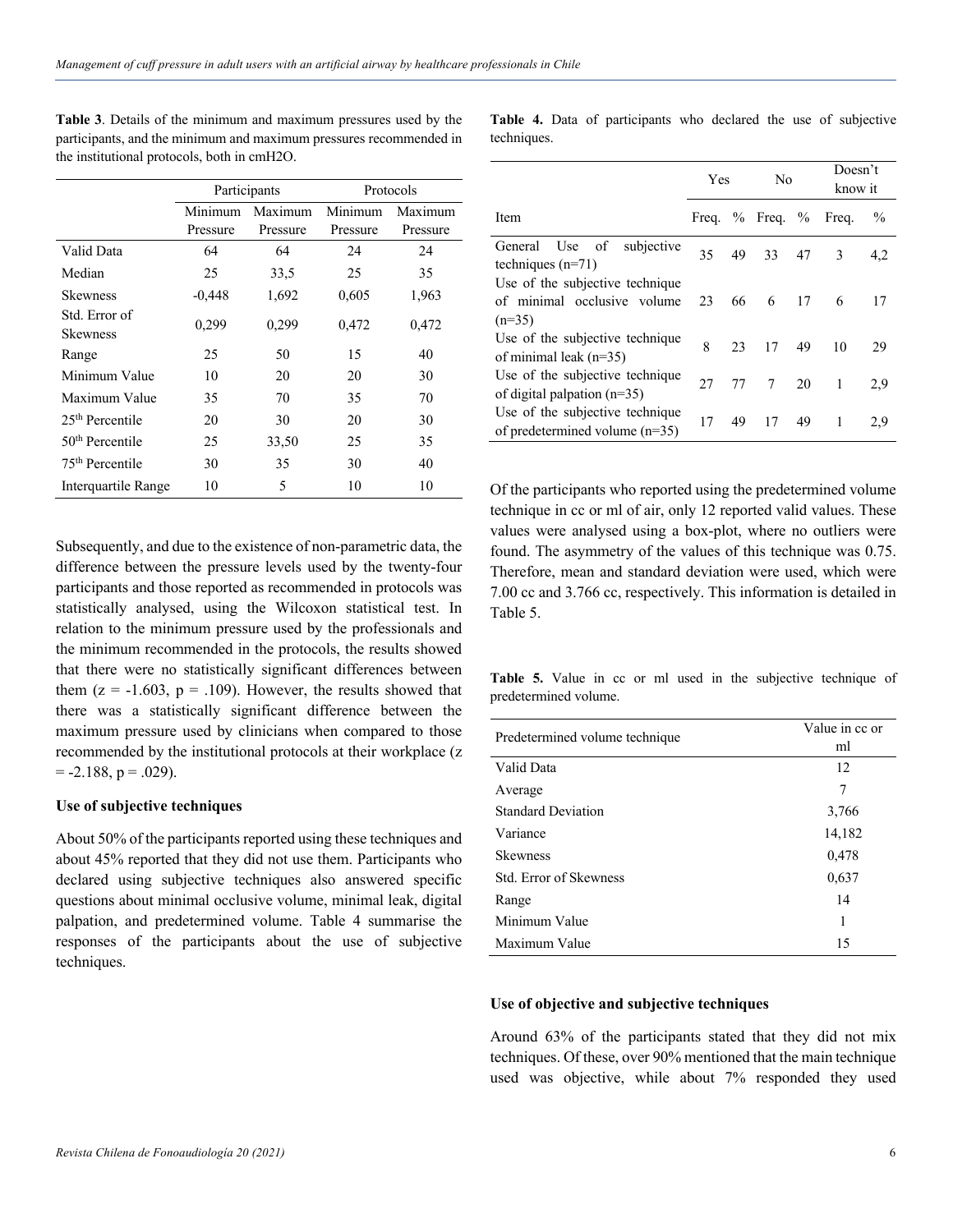exclusively a subjective technique. 37% of the professionals reported using techniques simultaneously, where more than 92% used both objective and subjective techniques. The rest of the participants reported that they only use subjective techniques. Table 6 shows the details of the use of objective and subjective techniques.

|  |  |  | Table 6. Details of the use of objective and subjective techniques. |
|--|--|--|---------------------------------------------------------------------|
|  |  |  |                                                                     |

| Use of simultaneous techniques during user care                        | Frequency | $\frac{0}{0}$ |
|------------------------------------------------------------------------|-----------|---------------|
| Yes                                                                    | 26        | 37            |
| No                                                                     | 45        | 63            |
|                                                                        | $n=71$    | 100           |
| Among those who use simultaneous techniques<br>during user care        |           |               |
| Use of objective technique together with<br>subjective ones            | 24        | 92            |
| Use of subjective techniques                                           | 2         | 7,7           |
|                                                                        | $n=26$    | 100           |
| Among those who do not use simultaneous<br>techniques during user care |           |               |
| Objective technique is the main one used<br>during in user care        | 41        | 91            |
| Subjective technique is the main one used<br>during in user care       | 3         | 6,7           |
| Neither objective nor subjective technique                             | 1         | 2,2           |
|                                                                        | $n=45$    | 100           |

# **DISCUSSION**

One point of interest concerning the professionals who answered the questionnaire was their level of experience. 45% of them had between 2 and 5 years of experience, whilst the number of participants with over 10 years of experience was considerably lower. It would be interesting to know the age distribution to determine whether the high concentration of participants in that specific range of experience is related to age or the factor of interest.

Concerning training in this area, a high percentage was received via courses and workshops. Here, the question arises as to whether the information provided in this type of instance is aligned with current evidence-based recommendations, as it is traditionally presented at conferences and other events linked to universities. It is important to emphasize that a large percentage of volunteers worked in high complexity public hospitals: this allowed obtaining information from clinicians who cared for users with an

AA throughout their hospitalisation period. In addition, a greater number of protocols for the management of users with an AA were found in tertiary healthcare institutions (Hospital de Castro, 2012; Hospital de Iquique, 2015; Hospital de la Florida, 2014; Hospital de Talca, 2016; Hospital Santiago Oriente, 2018).

With respect to the use of objective techniques and institutional protocols, a high percentage of the participants declared using a cuff manometer during care (close to 58%) which was considered optimal, as it is an objective method for measuring cuff insufflation pressures (Félix-Ruiz et al., 2014). However, the median for the minimum pressure was 25 cmH2O (interquartile range of 10 and minimum-maximum values of 10-35) while that of maximum pressure was 33.5 cmH2O (interquartile range of 5 and minimum-maximum values of 20 -70). This is worrisome for two reasons: first, the measures of central tendency for the minimum and maximum pressures are outside the range of 20 to 30 cmH2O proposed by the most updated evidence (Jadot et al., 2018; Maldonado et al., 2018; Vera et al., 2020), and by the review of the literature carried out in the first stage of this study (Rosales, 2019a). It is noteworthy that national and international guidelines are based on literature and research that offer different recommendations, and are supported by primary articles with data obtained mainly from animal samples. Second, the ranges for both pressure extremes reflect that there is a high dispersion of cuff pressure values used by healthcare professionals, which might increase the risk of developing aspiration pneumonia or tracheal damage in patients.

Another noteworthy aspect about the use of objective techniques is that over 90% of the participants declared to use them exclusively or in combination with subjective techniques. Although this is important, because objective techniques avoid over or under-inflated cuffs (Félix-Ruiz et al., 2014; Muñoz et al., 2011; Stewart et al., 2003), the values used by the participants were outside the optimal pressure range for the cuff, as previously reported. Consequently, the use of objective techniques with inappropriate pressure values can put the health of users with an AA at risk.

Regarding institutional protocols, after the response of participants who reported having protocols at their workplace, it was established that the median for the minimum and maximum pressure levels was 25 and 35 cmH2O, respectively. It is relevant to note that these values are also outside of what is proposed by current literature. Another relevant aspect is that a statistically significant difference was found between the maximum pressures used by professionals and the maximum pressures proposed by the literature.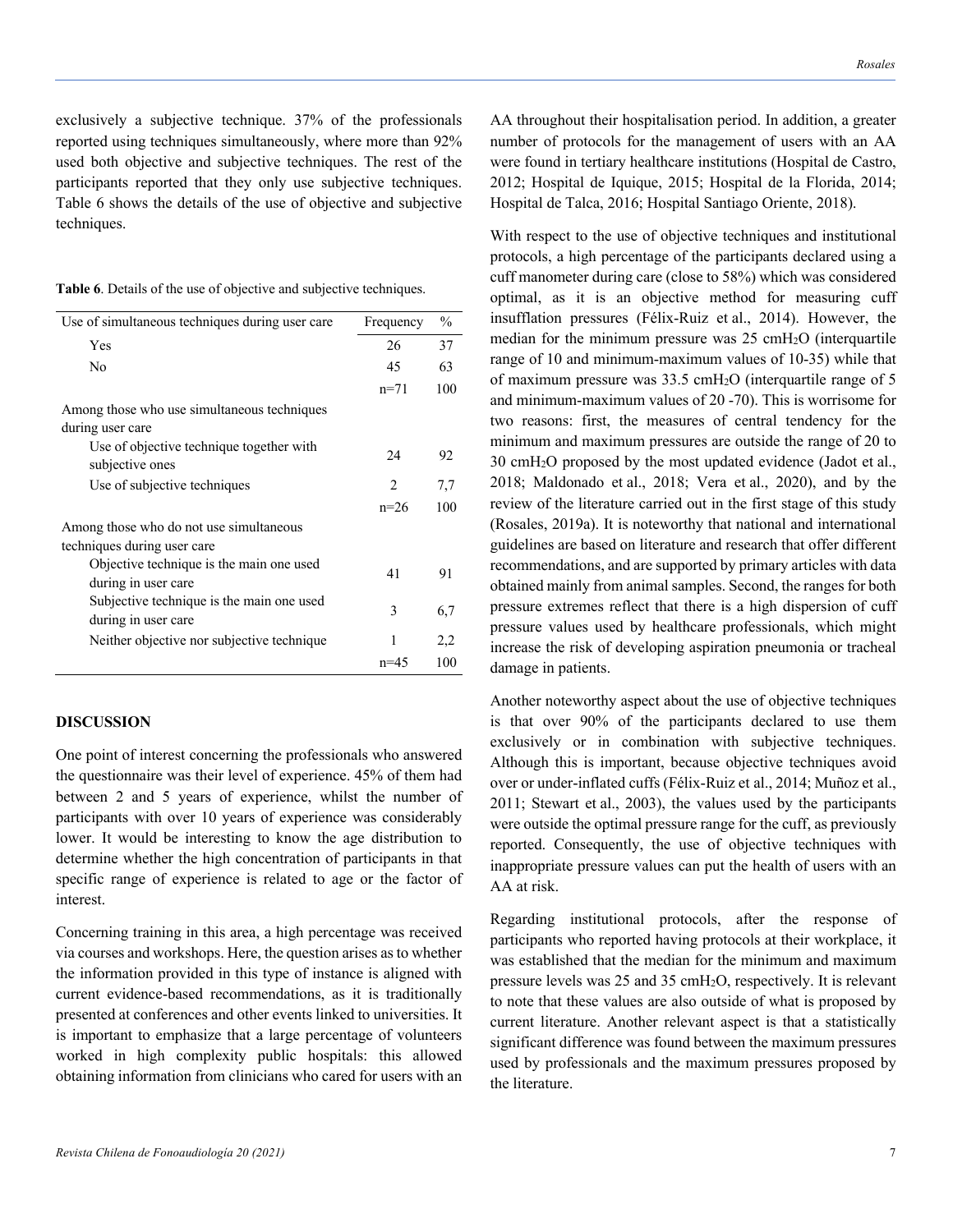This is why the question arises as to why healthcare professionals are not complying with what is established in institutional documents.

Concerning the use of subjective techniques, the literature indicates that these are not entirely effective. This is because pressures within optimal ranges are achieved only in 30% of the cases. In 70% of the cases, the pressures are very low or very high, exceeding 60 cmH2O. On the other hand, there is no accordance between some subjective methods, when compared with pressure levels achieved by objective techniques (Félix-Ruiz et al., 2014; Muñoz et al., 2011; Stewart et al., 2003). Specifically, the results found in a study where subjective cuff techniques were evaluated (Félix-Ruiz et al., 2014) indicate that the minimum leak technique reached adequate pressure ranges in 33.3% of the study subjects, while digital palpation did so in 31%. A similar finding was observed in the work of Giusti et al. (2016), in which 32.4% of the participants correctly detected the pressure of the cuff. In the present investigation, approximately 47% of the participants mentioned not using subjective techniques, 7% used them exclusively, and around 34% combined objective and subjective techniques. The subjective techniques used by the participants of this research were sorted from highest to lowest percentage of use. The digital palpation technique was used by 77% of the respondents, which coincides with another work in which estimation techniques were used (Stewart et al., 2003). Digital palpation was also the one most used by clinicians in said work, reaching 88%. The second most used in this study was the minimal occlusive volume technique, with 67%. Finally, the minimum leak and predetermined volume techniques were used in 48.6% of the cases. Concerning the latter, 7 cc of air was the average volume injected by syringe, which is less than what is recommended by the protocol in *Hospital de Talca* (2016). No studies were found that establish an exact volume in cubic centimeters. It is important to mention that it is not logical to have a standard air injection volume, since aspects like anatomical differences in each user, the pathology for which it was decided to use an AA, and the number of ETT or TQT tubes must be considered, among other factors.

As for the limitations of this research, the following can be stated: first, the questionnaire used does not inquire about the participants' age, since during the validation process the group of experts considered it irrelevant for analysing results. This makes it impossible to carry out an analysis considering said variable, either a descriptive analysis to know the age distribution of the sample and/or an analytical one to relate age with experience in the area. Second, the questionnaire was applied exclusively through LinkedIn during 2018. Even though this is a professional

platform, the real outreach is unknown, whether related to age or the use of technologies. Third, as a convenience sample was used, it is not possible to generalize the results to the practice of professionals in Chile. However, these serve as a first approach to ascertain the national reality when it comes to the management of patients with an AA. Fourth, this study focused exclusively on-air cuff pressure levels, hence other techniques and/or devices are not described. Finally, as it is a study in which a database from 2018 was considered, the institutional protocols that were included might have been updated since.

For future research, it is suggested to apply the questionnaire separately for each profession, to find out whether there are differences between specialties. In addition, the revision and update of all institutional protocols on the management of users with an AA, based on updated evidence, is recommended. Moreover, it is desirable that a single, evidence-based national guide be developed, to deliver recommendations for healthcare professionals on how to provide safe care to patients.

### **CONCLUSION**

Participants showed unsafe handling of cuff pressure in adult patients with an AA, using different pressure ranges that differ from what is suggested in the updated literature and institutional workplace protocols. This increases the risk of developing aspiration pneumonia and/or tracheal damage due to the use of inadequate pressure levels, and therefore the costs associated with healthcare. It is necessary to have more in-depth training in this area based on quality evidence, considering that it is the participants themselves who declare that the most specialized source of training is through courses. It is suggested to follow the recommendations of the Chilean Society of Intensive Care Medicine [*Sociedad Chilena de Medicina Intensiva*], which delivers updated guidelines of the pressure ranges to use in the air cuff. Furthermore, it is suggested to develop a national ministerial guide that recommends a range of cuff insufflation pressure, based on updated studies that are carried out exclusively in the human population. The foregoing will help provide safe guidelines for healthcare professionals in Chile, for the care of adult patients with an AA.

# **ACKNOWLEDGMENTS**

The author is grateful to the group of professional volunteers who answered the questionnaire, with which important information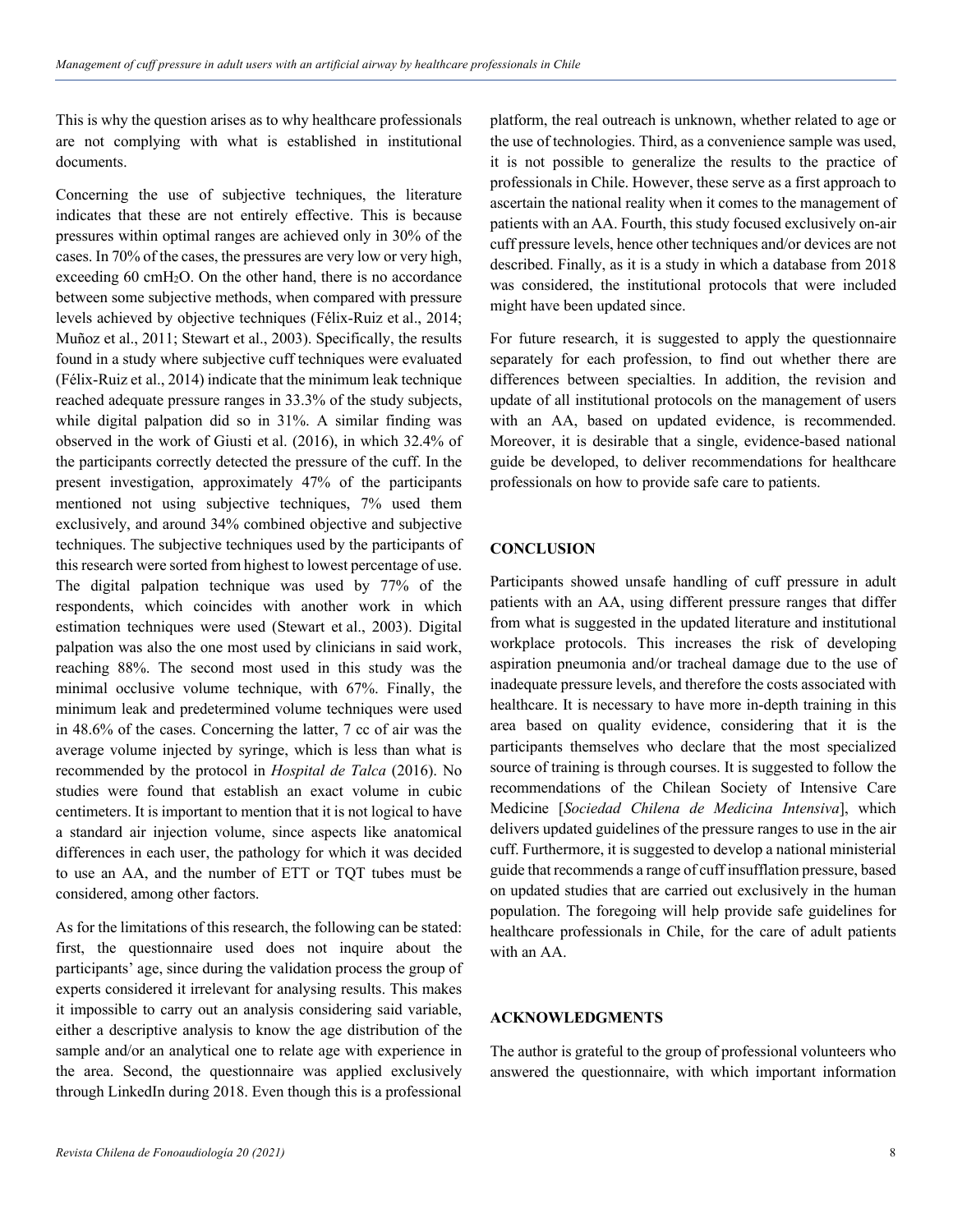was obtained on clinical practice in our country, and to Tiago Azevedo for endless hours of advice and formal reviews in this process.

#### **REFERENCES**

Álvarez, R. (2007). *Estadística aplicada a las ciencias de la salud*. Ediciones Díaz de Santos.

Bodenham, A., Bonner, S., Branch, F., Dawson, D., Morgan, P., McGrath, B., & Mackenzie, S. (2014). *Standards for the care of adult patients with a temporary Tracheostomy*. Tracheostomy Care. https://www.theawsomecourse.co.uk/ICS/ICS%20Tracheostomy%20standards% 20(2014).pdf

Calder, I., & Pearce, A. (2010). *Core Topics in Airway Management*. Cambridge University Press.

https://books.google.cl/books?id=30lajBLGnNMC&printsec=frontcover&dq=Co re+Topics+in+Airway+Management&hl=es-

419&sa=X&ved=0ahUKEwj5267pz43mAhUGHrkGHTrDC\_YQ6AEILDAA#v =onepage&q=Core%20Topics%20in%20Airway%20Management&f=false

Clínica Alemana Temuco. (2017). *Protocolo de manejo de enfermería en vía aérea artificial*. http://intranet.calemanatemuco.cl/index.php/gestordocumental/gestion-clinica/208-protocolo-de-manejo-de-enfermeria-en-viaaerea-artificial-gcl-1-2-2012/file

Dancey, C., Reidy, J., & Rowe, R. (2012). *Statistics for the Health Sciences: A Non-Mathematical Introduction*. Thousand Oaks.

Das, S., & Kumar, P. (2015). *Comparison of minimal leak test and manual cuff pressure measurement technique method for inflating the endotracheal tube cuff*. https://doi.org/10.5958/2394-4994.2015.00002.5

De Leyn, P., Bedert, L., Delcroix, M., Depuydt, P., Lauwers, G., Sokolov, Y., Van Meerhaeghe, A., & Van Schil, P. (2007). Tracheotomy: Clinical review and guidelines☆. *European Journal of Cardio-Thoracic Surgery*, *32*(3), 412–421. https://doi.org/10.1016/j.ejcts.2007.05.018

Dorsch, J., & Dorsch, S. (2008). *Understanding Anesthesia Equipment* (5<sup>a</sup> ed.). Lippincott Williams & Wilkins. https://books.google.cl/books?id=Itqdx2lyRxcC

Félix-Ruiz, R., López-Urbina, D. M., & Carrillo-Torres, O. (2014). Evaluar la precisión de las técnicas subjetivas de insuflación del globo endotraqueal. *Revista Mexicana de Anestesiología*, *37*(2), 71–76. https://www.medigraphic.com/cgibin/new/resumen.cgi?IDARTICULO=50130

Giusti, G. D., Rogari, C., Gili, A., & Nisi, F. (2016). Cuff pressure monitoring by manual palpation in intubated patients: How accurate is it? A manikin simulation study. *Australian Critical Care: Official Journal of the Confederation of Australian Critical Care Nurses*, *30*(4), 234–238. https://doi.org/10.1016/j.aucc.2016.10.001

Hess, D. R. (2005). Tracheostomy tubes and related appliances. *Respiratory Care*, *50*(4), 497–510.

Hospital de Castro. (2012). *Protocolo de manejo de enfermería en traqueostomía y tubo endotraqueal en el adulto*. Unidad de Gestión del Cuidado. http://biblioteca.hospitalcastro.gov.cl/index.php?option=com\_phocadownload&v iew=file&id=342:protocolo-de-manejo-de-enfermeria-en-traqueostomia-y-tuboendotraqueal&Itemid=77&start=48

Hospital de Iquique. (2015). *Protocolo manejo de tubo endotraqueal y traqueostomía*. Unidad de Calidad. http://www.hospitaliquique.cl/images/PCI/GCL-1.2.3-Manejo-TET.pdf

Hospital de la Florida. (2014). *Protocolo de manejo de traqueostomía y tubo endotraqueal del hospital de la Florida*. Unidad de Calidad. http://hospitaldeflorida.dssc.cl/wpcontent/uploads/2016/02/GCL%201.2%20TRAQUESTOMIA.pdf

Hospital de Peñaflor. (2016). *Manejo de traqueostomía y tubo orotraqueal*. Unidad de Calidad y Seguridad de la Atención.

Hospital de Talca. (2016). *Normas y Protocolos de Prevención de Infecciones de Vía Aérea*. Unidad de Calidad y Seguridad del Paciente. https://docplayer.es/13783562-Normas-y-protocolos-de-prevencion-deinfecciones-de-via-aerea.html

Hospital Santiago Oriente. (2018). *Protocolo manejo de enfermería pacientes con tubo endotraqueal y/o traqueostomía*. Unidad de Calidad.

Jadot, L., Huyghens, L., De Jaeger, A., Bourgeois, M., Biarent, D., Higuet, A., de Decker, K., Vander Laenen, M., Oosterlynck, B., Ferdinande, P., Reper, P., Brimioulle, S., Van Cromphaut, S., De Clety, S. C., Sottiaux, T., & Damas, P. (2018). Impact of a VAP bundle in Belgian intensive care units. *Annals of Intensive Care*, *8*(1), 65. https://doi.org/10.1186/s13613-018-0412-8

Maldonado, E., Fuentes, I., Riquelme, M. L., Sáez, M., & Villarroel, E. (2018). Documento de Consenso: Prevención de Neumonía Asociada a Ventilación Mecánica del Adulto. *Revista Chilena de Medicina Intensiva*, *33*(1), 15–28.

Muñoz, V. E., Mojica, S., Gómez, J. M., & Soto, R. (2011). Comparison of the Orotracheal Tube Cuff Pressure Estimated by Palpation vs. The Measurement Taken with a Manometer. *Revista Ciencias de la Salud*, *9*(3), 229–236.

Rosales, F. (2019a). Revisión literaria del rango apropiado de la presión del cuff para el manejo de usuarios adultos con vía aérea artificial. *Revista de Investigación en Logopedia*, *9*(1), 51–66. https://doi.org/10.5209/RLOG.61482

Rosales, F. (2019b). Cuestionario sobre el uso de técnicas y manejo de presión del cuff en usuarios adultos con vía aérea artificial por parte de profesionales de salud en Chile. *Revista Chilena de Fonoaudiología*, *18*, 1–14. https://doi.org/10.5354/0719-4692.2019.55326

Russell, C., & Matta, B. (2004). *Tracheostomy: A Multi-Professional Handbook*. Cambridge University Press.

Sole, M. L., Su, X., Talbert, S., Penoyer, D. A., Kalita, S., Jimenez, E., Ludy, J. E., & Bennett, M. (2011). Evaluation of an intervention to maintain endotracheal tube cuff pressure within therapeutic range. *American Journal of Critical Care: An Official Publication, American Association of Critical-Care Nurses*, *20*(2), 109–117; quiz 118. https://doi.org/10.4037/ajcc2011661

Stewart, S. L., Secrest, J. A., Norwood, B. R., & Zachary, R. (2003). A comparison of endotracheal tube cuff pressures using estimation techniques and direct intracuff measurement. *AANA Journal*, *71*(6), 443–447.

Vera, Kattan, E., & Bravo, S. (2020). Manejo de la vía aérea en la Unidad de Cuidados Intensivos. *Revista Chilena de Medicina Intensiva*, *34*(3), 1–10. https://www.medicina-intensiva.cl/revista/articulo.php?id=7